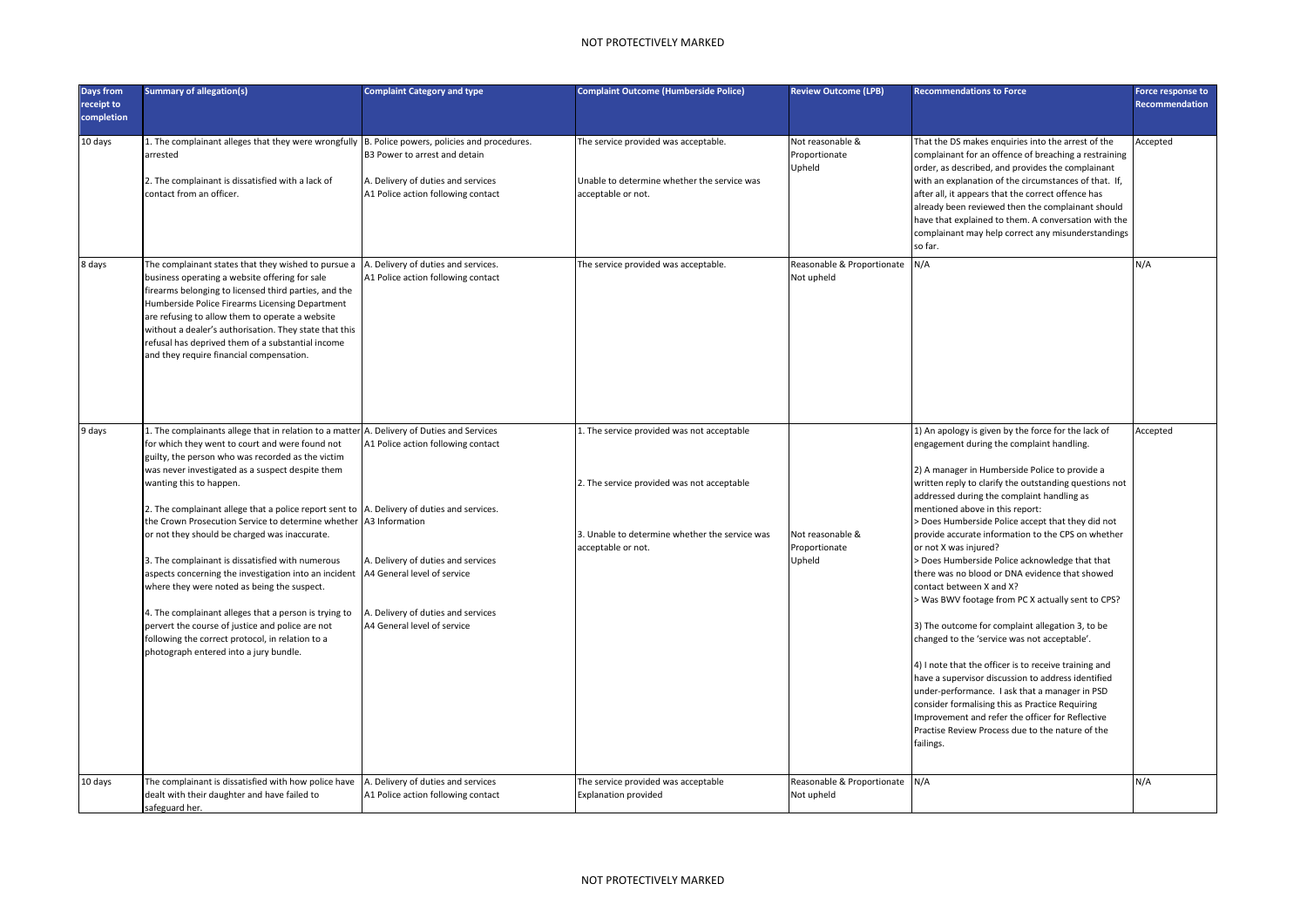| 22 days | 1. The complainant is dissatisfied with the<br>investigation and outcome of a theft of motor vehicle A1 Police action following contact<br>that was reported to the police including an alleged<br>ack of supervisory oversight.<br>2. The complainant is dissatisfied with a lack of<br>communication prior to an investigation report being   A4 General level of service<br>filed. | A. Delivery of duties and services<br>A. Delivery of duties and services                                   | The service provided was acceptable.<br><b>Explanation provided</b><br>Not determined whether the service provided was<br>acceptable.      | Not reasonable &<br>Proportionate<br>Upheld  | Re-opening the case in relation to theft of car and<br>make arrangements to interview the alleged offender<br>under criminal caution. If the force follows this<br>course of action, they should keep both X and the<br>force Legal Services Unit (LSU) updated on progress.<br>This will allow the LSU to decide if it is necessary to<br>stay the civil proceedings whilst the work takes place.<br>The person who purports to be an innocent purchaser<br>of the car should also be updated on the<br>developments to allow them to properly prepare for<br>the civil action to decide 'title' to the car. | <b>Vot Accepted.</b> |
|---------|---------------------------------------------------------------------------------------------------------------------------------------------------------------------------------------------------------------------------------------------------------------------------------------------------------------------------------------------------------------------------------------|------------------------------------------------------------------------------------------------------------|--------------------------------------------------------------------------------------------------------------------------------------------|----------------------------------------------|---------------------------------------------------------------------------------------------------------------------------------------------------------------------------------------------------------------------------------------------------------------------------------------------------------------------------------------------------------------------------------------------------------------------------------------------------------------------------------------------------------------------------------------------------------------------------------------------------------------|----------------------|
| 4 days  | The complainant is dissatisfied with how police have<br>dealt with hate incidents where they are the victim.                                                                                                                                                                                                                                                                          | A. Delivery of duties and services<br>A1 Police action following contact                                   | Not determined if the service was acceptable.                                                                                              | Reasonable & Proportionate<br>Not upheld     | N/A                                                                                                                                                                                                                                                                                                                                                                                                                                                                                                                                                                                                           | N/A                  |
| 49 days | 1. The complainant alleges that they were wrongfully  B. Police powers, policies and procedures<br>arrested.<br>2. The complainant is dissatisfied with how a theft,<br>where he was the victim, was dealt with.                                                                                                                                                                      | B3 Power to arrest and detain.<br>A. Delivery of duties and services<br>A1 Police action following contact | The service provided was acceptable.<br><b>Explanation provided</b><br>The service provided was acceptable.<br><b>Explanation provided</b> | Reasonable & Proportionate<br>Not upheld     | N/A                                                                                                                                                                                                                                                                                                                                                                                                                                                                                                                                                                                                           | N/A                  |
| 45 days | L. The complainant is dissatisfied that he was unable<br>to get through to a contact officer via 101 to report a<br>number of tractors driving without number plates.                                                                                                                                                                                                                 | A. Delivery of duties and services.<br>A4 General level of service                                         | The service provided was acceptable.<br>Explanation and apology provided.                                                                  | Reasonable & Proportionate N/A<br>Not upheld |                                                                                                                                                                                                                                                                                                                                                                                                                                                                                                                                                                                                               | N/A                  |
|         | 2. The complainant alleges that there is no roads<br>policing in the Driffield area.                                                                                                                                                                                                                                                                                                  | E. Use of police vehicles.                                                                                 | The service provided was acceptable.<br>Explanation provided.                                                                              |                                              |                                                                                                                                                                                                                                                                                                                                                                                                                                                                                                                                                                                                               |                      |
| 40 days | The complainant is dissatisfied with the investigation<br>and outcome of an incident where they were the<br>victim of an assault.                                                                                                                                                                                                                                                     | A. Delivery of duties and services.<br>A4 General level of service.                                        | It was not determined if the service was acceptable.<br>Explanation provided.                                                              | Reasonable & Proportionate<br>Not upheld     | N/A                                                                                                                                                                                                                                                                                                                                                                                                                                                                                                                                                                                                           | N/A                  |
| 27 days | The complainant is dissatisfied with numerous<br>aspects of their time in custody including not being<br>given medication, not checked to see if they were fit<br>to be interviewed and no advice asked about tablets<br>or needs.                                                                                                                                                    | B. Police powers, policies and procedures.<br>B5 Detention in police custody                               | It was not determined if the service was acceptable.<br>Explanation provided.                                                              | Reasonable & Proportionate N/A<br>Not upheld |                                                                                                                                                                                                                                                                                                                                                                                                                                                                                                                                                                                                               | N/A                  |
| 17 days | L. The complainant is dissatisfied with how<br>Humberside Police have dealt with a breach of a<br>restraining order where they are the victim.                                                                                                                                                                                                                                        | A. Delivery of duties and services.<br>A4 General level of service.                                        | Not determined if the service was acceptable.                                                                                              | Reasonable & Proportionate<br>Not upheld     | N/A                                                                                                                                                                                                                                                                                                                                                                                                                                                                                                                                                                                                           | N/A                  |
|         | 2. The complainaint is dissatisfied with how<br>Humberside Police have dealt with numerous issues<br>concerning a neighbour.                                                                                                                                                                                                                                                          | A. Delivery of duties and services.<br>A4 General level of service                                         | Not determined if the service was acceptable.<br><b>Explanation provided</b>                                                               |                                              |                                                                                                                                                                                                                                                                                                                                                                                                                                                                                                                                                                                                               |                      |
| 19 Days | L. The complainant alleged that during their arrest,<br>they received injuries namely bruising to their wrist<br>and arms from Humberside Police officers using<br>excessive force.                                                                                                                                                                                                   | B. Police Powers, Policies and procedures<br>B4 Use of force                                               | The service provided was acceptable.<br><b>Explanation provided</b>                                                                        | Reasonable & Proportionate N/A<br>Not upheld |                                                                                                                                                                                                                                                                                                                                                                                                                                                                                                                                                                                                               | N/A                  |
|         | 2. The complainant alleged that whilst under arrest<br>and being treated at Hull Royal Infirmary, they used<br>the toilet where they were observed by a male<br>officer, their handcuffs were not removed.                                                                                                                                                                            | A. Delivery of duties and services<br>A4 General level of service                                          | The service provided was acceptable<br><b>Explanation provided</b>                                                                         |                                              |                                                                                                                                                                                                                                                                                                                                                                                                                                                                                                                                                                                                               |                      |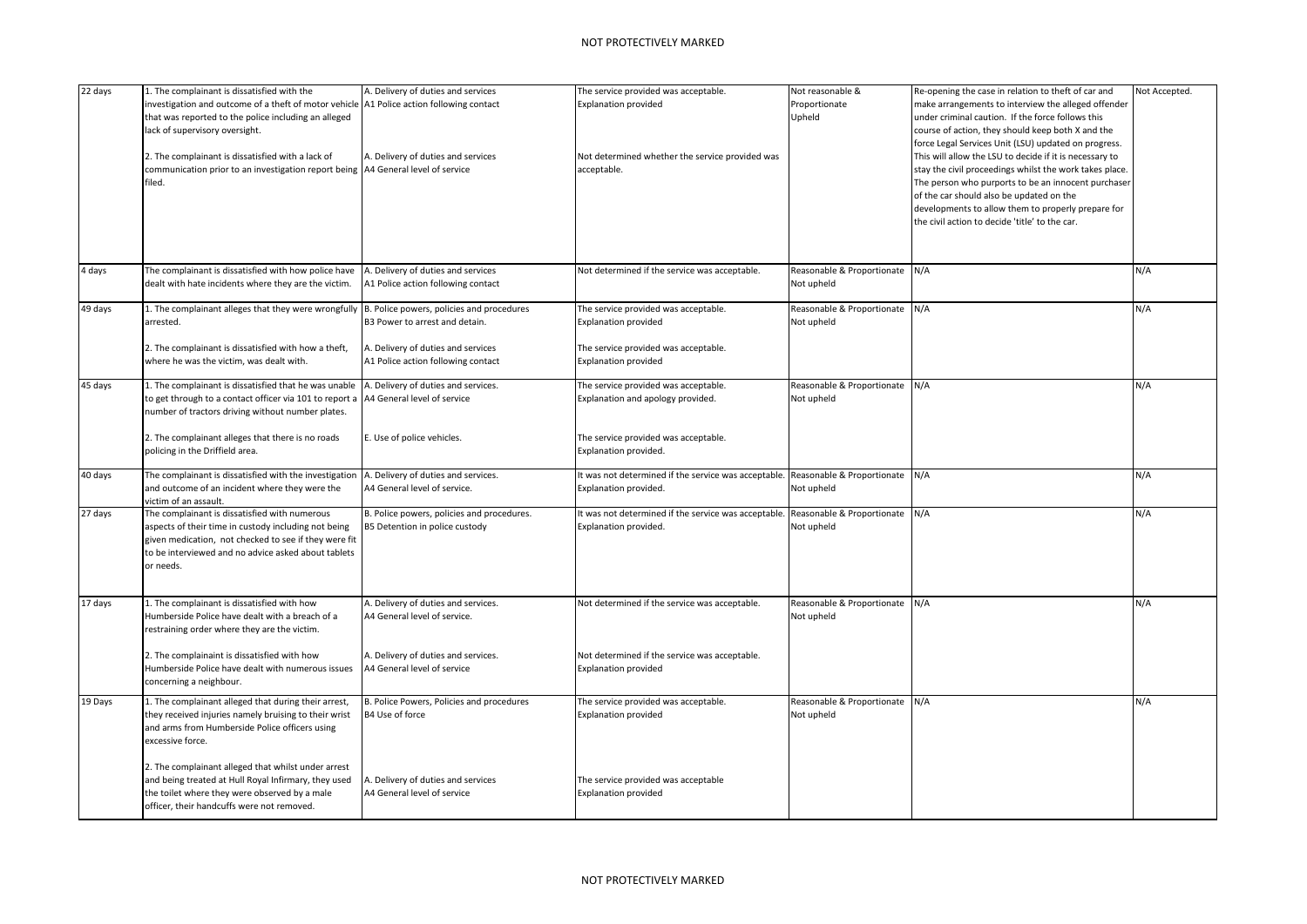| 19 Days | Alleged unfair and discriminatory treatment by<br>Humberside Firearms Licensing Office as a result of<br>making a complaint via the police complaints system.                                                                                                                                                                                                                                                                                                                                         | H. Individual Behaviour<br>H5 Overbearing or harassing behaviours  | The service provided was acceptable.                                | Reasonable & Proportionate N/A<br>Not upheld |     | N/A |
|---------|-------------------------------------------------------------------------------------------------------------------------------------------------------------------------------------------------------------------------------------------------------------------------------------------------------------------------------------------------------------------------------------------------------------------------------------------------------------------------------------------------------|--------------------------------------------------------------------|---------------------------------------------------------------------|----------------------------------------------|-----|-----|
| 18 Days | The complainant is dissatisfied with a lack of contact<br>from police following them being the victim of crime.                                                                                                                                                                                                                                                                                                                                                                                       | A. Delivery of duties and services.<br>A4 General level of service | The service provided was acceptable.<br>Explanation provided.       | Reasonable & Proportionate N/A<br>Not upheld |     | N/A |
| 16 Days | 1. The complainant is dissatisfied that an off duty<br>member of police staff attended their late fathers<br>address without prior warning. Whilst at the address<br>they had a conversation with the complainants<br>mother, who was caused to feel intimidated and<br>threatened by her body language and general<br>manner, which she deemed to be aggressive. Also<br>that whilst at the address they had not conformed to<br>COVID guidance regarding social distancing and<br>wearing of masks. | H. Individual Behaviour<br>H5 Overbearning or harassing behaviours | The service provided was acceptable                                 | Reasonable & Proportionate<br>Not upheld     | N/A | N/A |
|         | 2. The complainant is dissatisfied with an off duty<br>member of police staff for sending correspondence<br>from their solicitor which allege unfounded<br>accusations about the complainants mother residing<br>in the complainants late father's house and<br>demanding her to leave the address within 14 days.<br>They also accused the complainant of preventing<br>them access to the property and making<br>arrangements to collect a pet cat which they had no<br>legal right to.             | H. Individual Behaviour<br>H5 Overbearning or harassing behaviours |                                                                     |                                              |     |     |
|         | 3. The complainant is dissatisfied with an off duty<br>member of police staff and an off duty police officer<br>who had gained access to the address with keys that<br>they had in their possession, without authority to<br>enter the property. They also allegedly took the alarm<br>code without permission and accessed the property,<br>setting the alarm off. They didn't return the keys<br>when asked to by the complainants solicitor.                                                       | H. Individual Behaviour<br>H5 Overbearning or harassing behaviours |                                                                     |                                              |     |     |
| 14 Days | The complainant alleges that officers from the<br>Central Ticket Office have harassed and bullied them<br>and have emailed veiled threats to coerce them into<br>accepting responsibility for something which is<br>nothing to do with them.                                                                                                                                                                                                                                                          | H. Individual Behaviour<br>H5 Overbearning or harassing behaviours | The service provided was acceptable.<br><b>Explanation provided</b> | Reasonable & Proportionate N/A<br>Not upheld |     | N/A |